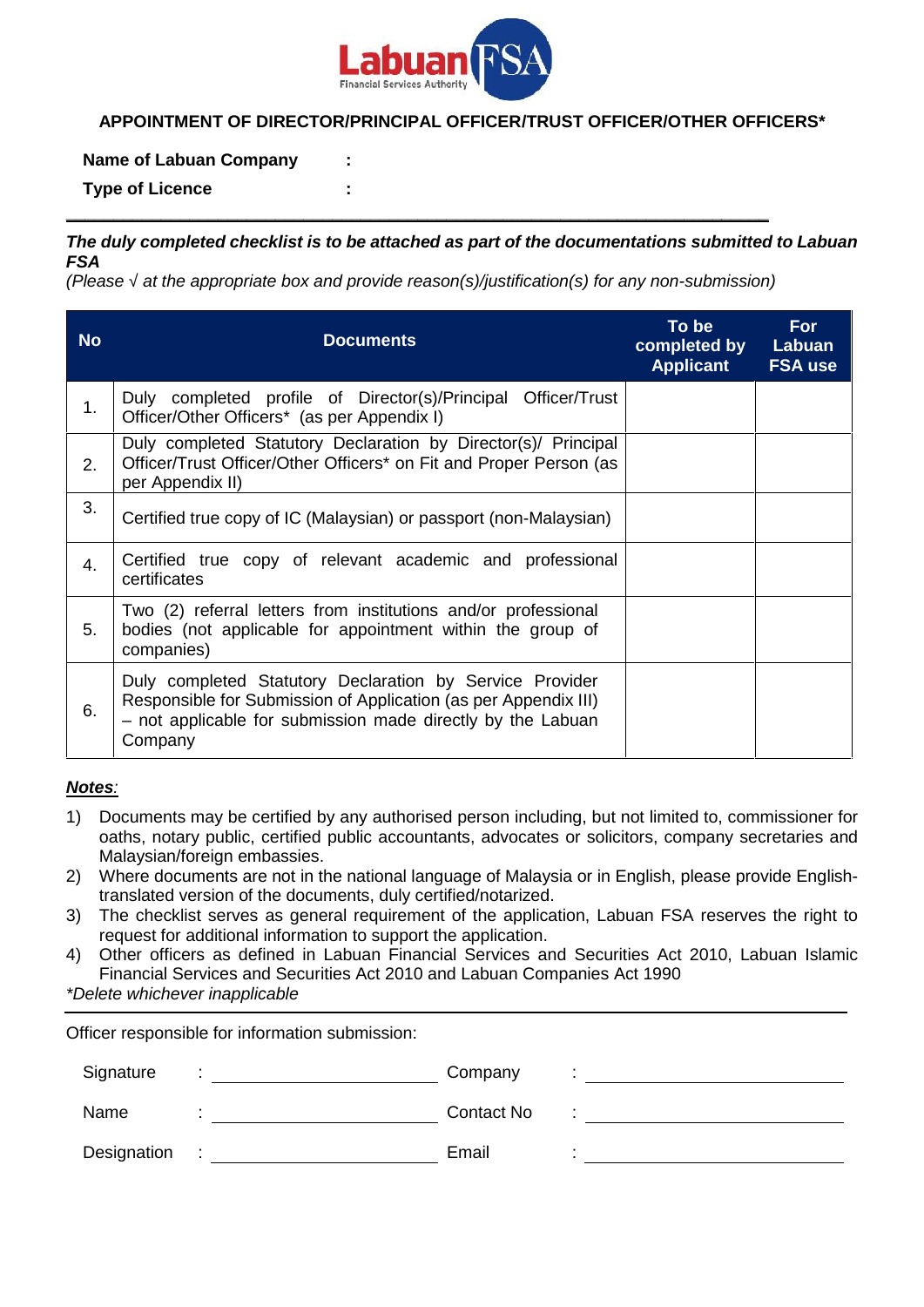| PROFILE OF DIRECTOR(S) /PRINCIPAL OFFICER/TRUST OFFICER<br>Important: All fields are mandatory and should not be left blank |                                                |                                                                                                              |      |                                   |  |                                                            |  |
|-----------------------------------------------------------------------------------------------------------------------------|------------------------------------------------|--------------------------------------------------------------------------------------------------------------|------|-----------------------------------|--|------------------------------------------------------------|--|
| a.                                                                                                                          | Position to be held                            |                                                                                                              |      |                                   |  |                                                            |  |
| b.                                                                                                                          | Salutation                                     |                                                                                                              |      |                                   |  |                                                            |  |
| c.                                                                                                                          | Name<br>(as per NRIC/passport)                 |                                                                                                              |      |                                   |  |                                                            |  |
| d.                                                                                                                          | Date and Place of Birth                        |                                                                                                              |      |                                   |  |                                                            |  |
| е.                                                                                                                          | Gender                                         |                                                                                                              | Male |                                   |  | Female                                                     |  |
| f.                                                                                                                          | Nationality                                    |                                                                                                              |      |                                   |  |                                                            |  |
| g.                                                                                                                          | <b>NRIC Details</b>                            | Old IC No.:                                                                                                  |      |                                   |  |                                                            |  |
|                                                                                                                             | (for Malaysian)                                | NRIC No.:                                                                                                    |      |                                   |  |                                                            |  |
| h.                                                                                                                          | <b>Passport Details</b>                        | Passport No.:                                                                                                |      |                                   |  |                                                            |  |
|                                                                                                                             | (for Non-Malaysian)                            | <b>Expiry Date:</b>                                                                                          |      |                                   |  |                                                            |  |
|                                                                                                                             |                                                | Country of Issue:                                                                                            |      |                                   |  |                                                            |  |
|                                                                                                                             |                                                |                                                                                                              |      |                                   |  |                                                            |  |
|                                                                                                                             |                                                | Issuing Authority:<br>Length of residence in Malaysia:<br>Any work permit applied prior to this application: |      |                                   |  |                                                            |  |
|                                                                                                                             |                                                |                                                                                                              |      |                                   |  |                                                            |  |
|                                                                                                                             |                                                |                                                                                                              | No   |                                   |  | Yes                                                        |  |
|                                                                                                                             |                                                |                                                                                                              |      |                                   |  |                                                            |  |
|                                                                                                                             |                                                |                                                                                                              |      |                                   |  | (please provide certified<br>true copy of the work permit) |  |
| i.                                                                                                                          | Curriculum Vitae of Director/Principal Officer |                                                                                                              |      |                                   |  |                                                            |  |
| <b>Section A: Education(s)</b>                                                                                              |                                                |                                                                                                              |      |                                   |  |                                                            |  |
| Type of Qualification/ Certification                                                                                        |                                                | Name of College/University/Others                                                                            |      | Year<br>Qualification<br>Obtained |  |                                                            |  |
|                                                                                                                             |                                                |                                                                                                              |      |                                   |  |                                                            |  |
|                                                                                                                             |                                                |                                                                                                              |      |                                   |  |                                                            |  |
|                                                                                                                             |                                                |                                                                                                              |      |                                   |  |                                                            |  |
|                                                                                                                             |                                                |                                                                                                              |      |                                   |  |                                                            |  |
|                                                                                                                             |                                                |                                                                                                              |      |                                   |  |                                                            |  |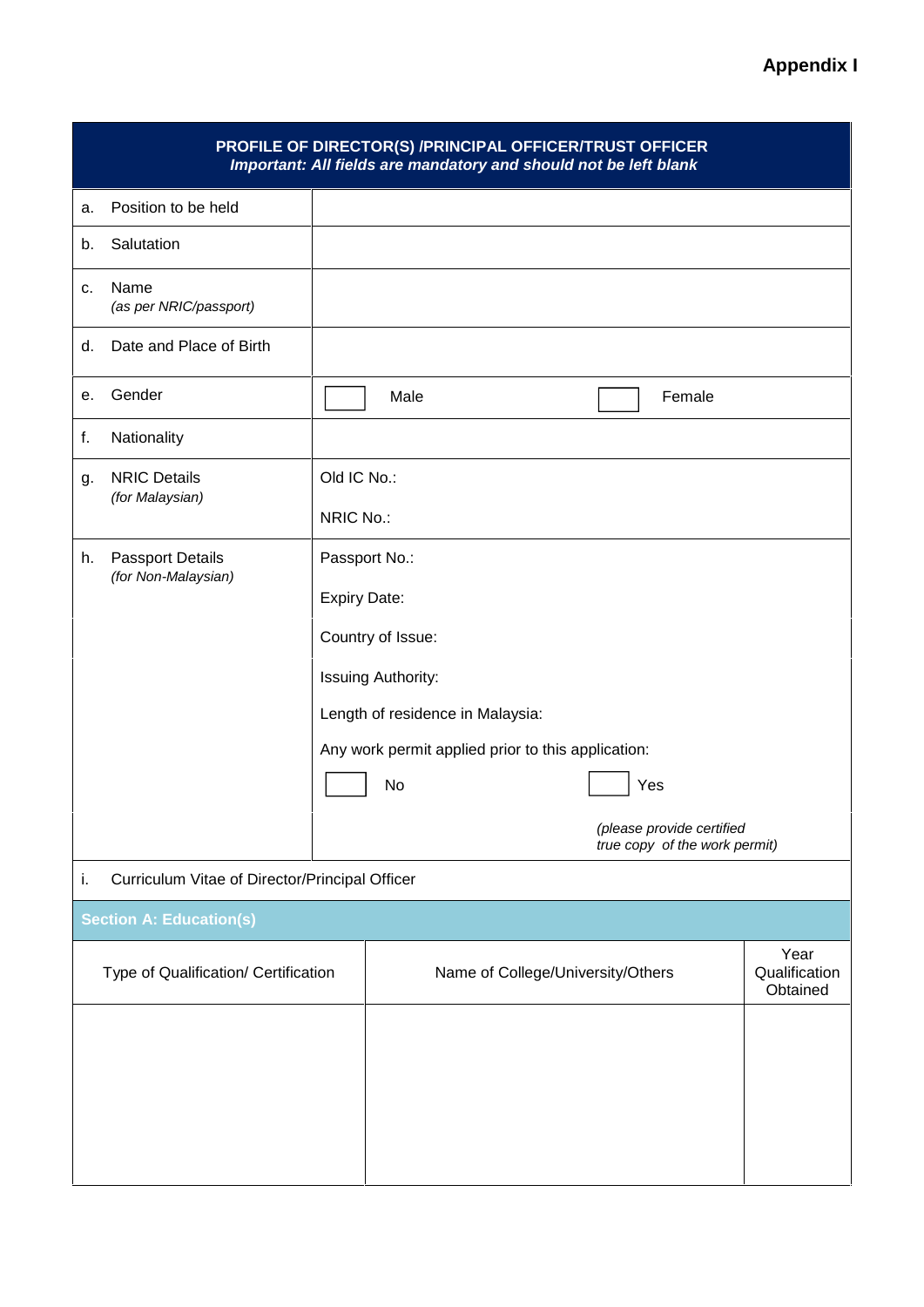## **Appendix I**

| PROFILE OF DIRECTOR(S) /PRINCIPAL OFFICER/TRUST OFFICER<br>Important: All fields are mandatory and should not be left blank |                                |                                                       |                               |                     |  |                                   |  |
|-----------------------------------------------------------------------------------------------------------------------------|--------------------------------|-------------------------------------------------------|-------------------------------|---------------------|--|-----------------------------------|--|
|                                                                                                                             |                                | <b>Section B: Professional Qualification(s)</b>       |                               |                     |  |                                   |  |
| Type of Qualification/ Certification                                                                                        |                                |                                                       | Name of Institution           |                     |  | Year<br>Qualification<br>Obtained |  |
|                                                                                                                             |                                |                                                       |                               |                     |  |                                   |  |
|                                                                                                                             |                                |                                                       |                               |                     |  |                                   |  |
|                                                                                                                             |                                | <b>Section C: Membership of Professional Body(s)</b>  |                               |                     |  |                                   |  |
|                                                                                                                             | Type and Details of Membership |                                                       |                               | Name of Institution |  | Year<br>Membership<br>Obtained    |  |
|                                                                                                                             |                                |                                                       |                               |                     |  |                                   |  |
|                                                                                                                             |                                |                                                       |                               |                     |  |                                   |  |
|                                                                                                                             |                                |                                                       |                               |                     |  |                                   |  |
|                                                                                                                             |                                | <b>Section D: Past and Current Work Experience(s)</b> |                               |                     |  |                                   |  |
| Date<br>(dd/mm/yy)                                                                                                          |                                |                                                       | Name of Employer <sup>1</sup> | Designation         |  | Key Areas of<br>Responsibilities  |  |
| From                                                                                                                        | To                             |                                                       |                               |                     |  |                                   |  |
|                                                                                                                             |                                |                                                       |                               |                     |  |                                   |  |
|                                                                                                                             |                                |                                                       |                               |                     |  |                                   |  |
|                                                                                                                             |                                |                                                       |                               |                     |  |                                   |  |
|                                                                                                                             |                                |                                                       |                               |                     |  |                                   |  |
|                                                                                                                             |                                |                                                       |                               |                     |  |                                   |  |
|                                                                                                                             |                                |                                                       |                               |                     |  |                                   |  |
|                                                                                                                             |                                |                                                       |                               |                     |  |                                   |  |
|                                                                                                                             |                                |                                                       |                               |                     |  |                                   |  |
|                                                                                                                             |                                |                                                       |                               |                     |  |                                   |  |

<sup>1</sup> If the position applied requires for approval from relevant authority, please give detail of the approving authority (applicable for current employment only).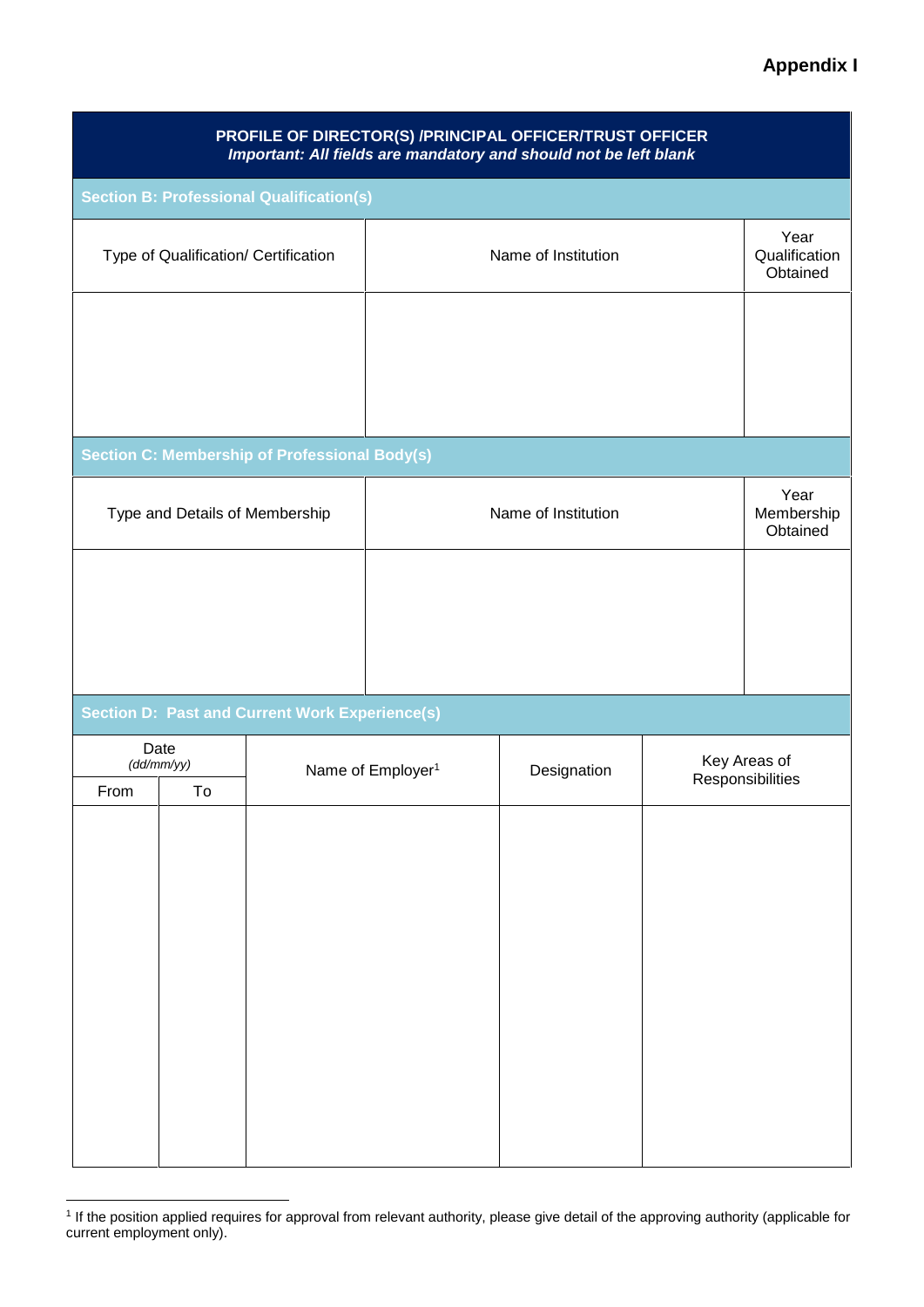# **Appendix I**

| PROFILE OF DIRECTOR(S) /PRINCIPAL OFFICER/TRUST OFFICER<br>Important: All fields are mandatory and should not be left blank |                        |                                     |                                                              |  |  |  |
|-----------------------------------------------------------------------------------------------------------------------------|------------------------|-------------------------------------|--------------------------------------------------------------|--|--|--|
| <b>Section E: Directorship Held in Other Company(s)</b>                                                                     |                        |                                     |                                                              |  |  |  |
| Name of Corporation                                                                                                         | Place of Incorporation | Date of Appointment<br>(d d/mm / y) | Nature of<br>Appointment<br>(executive or non-<br>executive) |  |  |  |
|                                                                                                                             |                        |                                     |                                                              |  |  |  |
|                                                                                                                             |                        |                                     |                                                              |  |  |  |
|                                                                                                                             |                        |                                     |                                                              |  |  |  |
|                                                                                                                             |                        |                                     |                                                              |  |  |  |
|                                                                                                                             |                        |                                     |                                                              |  |  |  |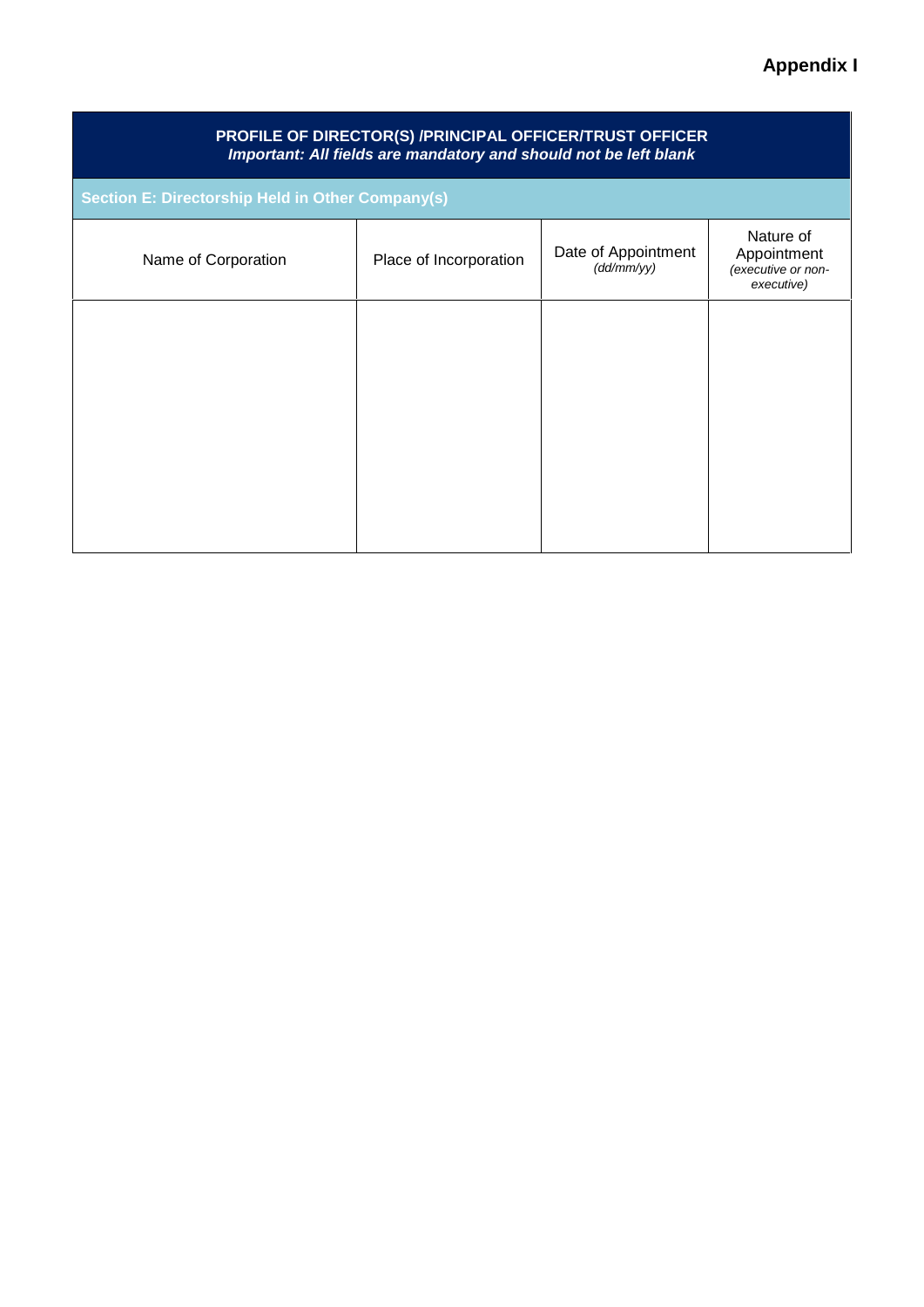### **Appendix II**

| STATUTORY DECLARATION BY DIRECTOR/PRINCIPAL OFFICER/TRUST OFFICER/OTHER |
|-------------------------------------------------------------------------|
| <b>OFFICERS ON FIT AND PROPER PERSON</b>                                |
| Important: All fields are mandatory and should not be left blank        |
|                                                                         |

|                             | I, …………………………………………………………NRIC/Passport No:……………………………………… a |               |               |          |  |
|-----------------------------|-------------------------------------------------------------|---------------|---------------|----------|--|
| proposed                    | director/principal                                          | officer/trust | officer/other | officers |  |
|                             |                                                             |               |               |          |  |
| and sincerely declare that: |                                                             |               |               |          |  |

- 1. I have read Section 4 of the Labuan Financial Services and Securities Act 2010 (LFSSA) /Section 4 of the Labuan Islamic Financial Services and Securities Act 2010 (LIFSSA) and the Guidelines on Fit and Proper Person Requirements issued on 11 February 2014 (the Guidelines).
- 2. to the best of my knowledge and belief in making this declaration and/or submitting the attached documents in relation to this declaration, that I am a fit and proper person based on the criteria stated under the said Section 4 of LFSSA /Section 4 of LIFSSA and the Guidelines.
- 3. the information given in this declaration and in the attached documents (if any) are accurate, true and complete.
- 4. I understand that if it is found that I have made false declaration herein and/or in the attached document (if any), Labuan FSA is entitled to take any legal action including disqualifying myself from acting in the capacity expressly mentioned herein.

And I make this solemn declaration conscientiously believing the same to be true and by virtue of the provisions of the Statutory Declaration Act 1960 / other relevant provisions.

| Subscribed and solemnly declared by the |
|-----------------------------------------|
| above named                             |
|                                         |
|                                         |
| This day of  20                         |

At ………………………………. ………………………………. **Signature** 

*Before me,*

*…………………………..*

*(Commissioner for Oaths/Notary Public)*